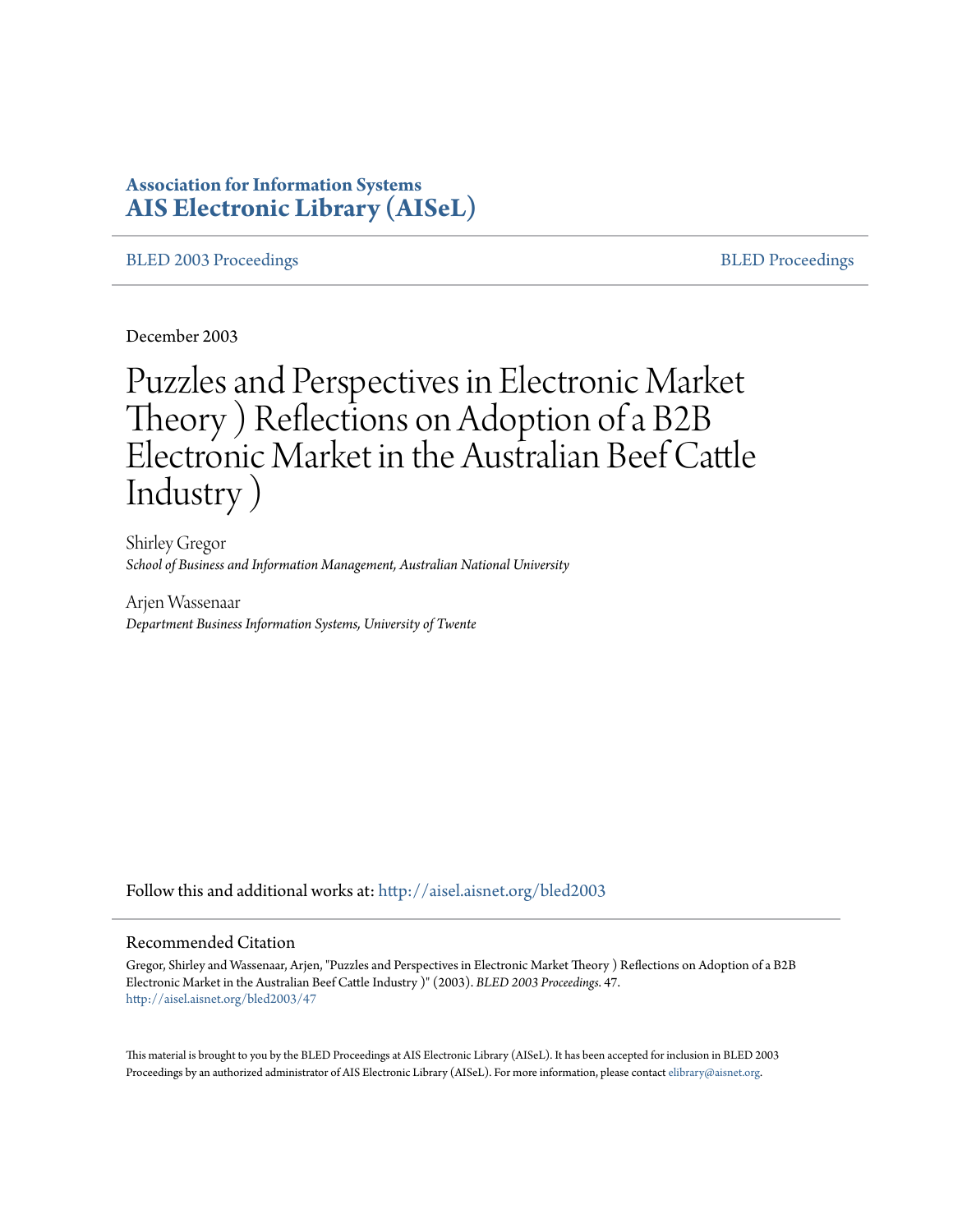# **16th Bled eCommerce Conference**

#### **eTransformation**

Bled, Slovenia, June 9 – 11, 2003

# **Puzzles and Perspectives in Electronic Market Theory – Reflections on Adoption of a B2B Electronic Market in the Australian Beef Cattle Industry –**

# **Arjen Wassenaar**

Department Business Information Systems, Faculty of Technology and Management, University of Twente, The Netherlands D.A.Wassenaar@sms.utwente.nl

#### **Shirley Gregor**

School of Business and Information Management, Australian National University, Australia Shirley.Gregor@Anu.edu.au

## **Abstract**

*In recent years there has been a growing theoretical pluralism in electronic markets (EM) literature. On the one hand, this pluralism encourages the discovery of novel aspects of EMs, but on the other hand there is a danger of excessive theoretic "balkanisation" and it becomes easy to lose sight of the ways in which the various school of thoughts are related to each other. The problem is that different schools of thoughts tend to focus only single sides of the investigated phenomenon and are not on "speaking terms" because of their different logic and vocabularies. The purpose of this paper is to identify theoretic views in EM theory in order to classify the different schools of thoughts in EM theory and making their underlying assumptions explicit. The outcome of this research is a framework of perspectives in EM theory which can be helpful for both understanding as well changing the EM reality. Based on a detailed case study of an EM in the Australian beef market and a theoretical review of EM literature, this framework is developed. It distinguishes four views based on two analytical dimensions: (1) the relative emphasis on the deterministic versus the voluntaristic assumption about human behavior and (2) micro versus meso level analysis and the nature of change. These four views are: the coordination system view, the strategic choice view, the ecological natural selection view and network action view. This framework is used to explore and reflect on the striking, often contradicting findings of the case study.* 

*Key words: electronic markets (EM), interorganisational systems, views in electronic market theory.*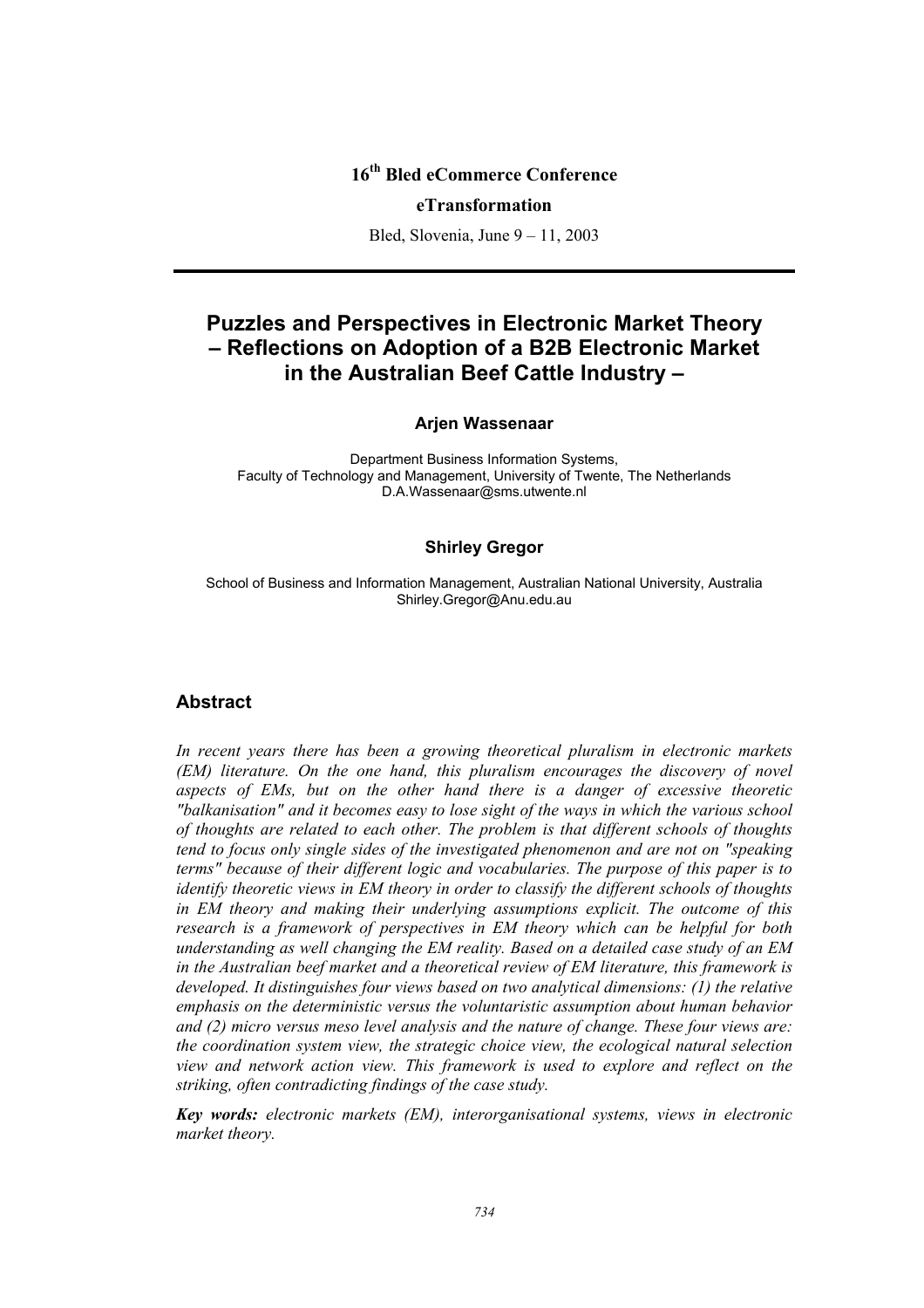# **1. Introduction**

# *1.1 Background*

In the mid-1990s, emerging interactive IT capabilities, such as Internet and World Wide Web, created innovations in transaction patterns between companies and their partners in order to sustain new advantages in the so-called network economy (Castells, 1996). In general, the network economy can be characterized by a shift from vertical, hierarchical governance towards market oriented governance of transactions (Wigand et al., 1997). By consequence, a fundamental rethinking of business and their underlying business models is needed. Especially the shift towards electronic markets (EM) as an important coordination mechanism is a major topic in the IS field.

In a theoretical notion, markets are the composition of all factors determining the price of goods. In a concrete notion, market are social institutions that facilitate resource exchange between a group of buyers and sellers by solving problems of resource allocation (who gets what) and price determination (at what price) by means of competition (Koppius, 2002). Economists understand by the term market not any particular market space in which things are bought and sold, but the whole (physical or virtual) community in which buyers and sellers are in such a free intercourse with one another that prices of the same good tend to equality and quickly. The more nearly perfect a market is, the stronger is the tendency for the same price to be paid for the same thing at the same time in all the parts of the market (Marshall, 1961, 1920). Perfect markets assume perfect information, homogeneous goods and perfect competition. Perfect information means that all actors in the market automatically and costless have all the relevant information necessary to make their market decisions. This is one of the reasons, that there is in the last years an emphasis on IT innovations in markets. IT investments in interorganisational systems and electronic markets (EM) are enabling the relevant and necessary communication and information at lower cost and are therefore contributing too a more perfect market based co-ordination.

The proliferation of EM in the last five years has been rapid and extensive, although recent years a period of consolidation and contraction is taking place. The rapid emergence of this phenomenon has led to a range of EM notions highlighting different aspects like the IT infrastructure, application and data structure (IOS model; Bakos, 1991) the bundle of various trade processes which are supported by information (service process model; Kambil and Van Heck, 1998), arrangements for regulating the roles of the different market participants like sellers, buyers, intermediaries (governance and ownership model; Kaplan and Sawheny, 2000; Baldi and Borgman, 2001) , the service content and value proposition to targeted participants groups and the revenue and cost distribution over the participants ( value proposition model ; questions of Slywotzky, 1997).

EM will be considered as institutions that facilitate transactions of resource exchange by offering a bundle of services supporting the various market trade processes, carried out or at least supported by utilising interorganisational systems. EM have been developed both vertically within individual industries fostering market-based exchanges between actors along the supply chain and horizontally across industry boundaries addressing a specific function (e.g.human resources, office supplies, financial logistics) serving a wide range of industries. The EM are transforming the way that firms interact with each other. There are developed many classifications of the phenomenon EM. The basic classification is business-to-business (B2B e.g. Covisint), business-to-consumer (B2C, e.g. electronic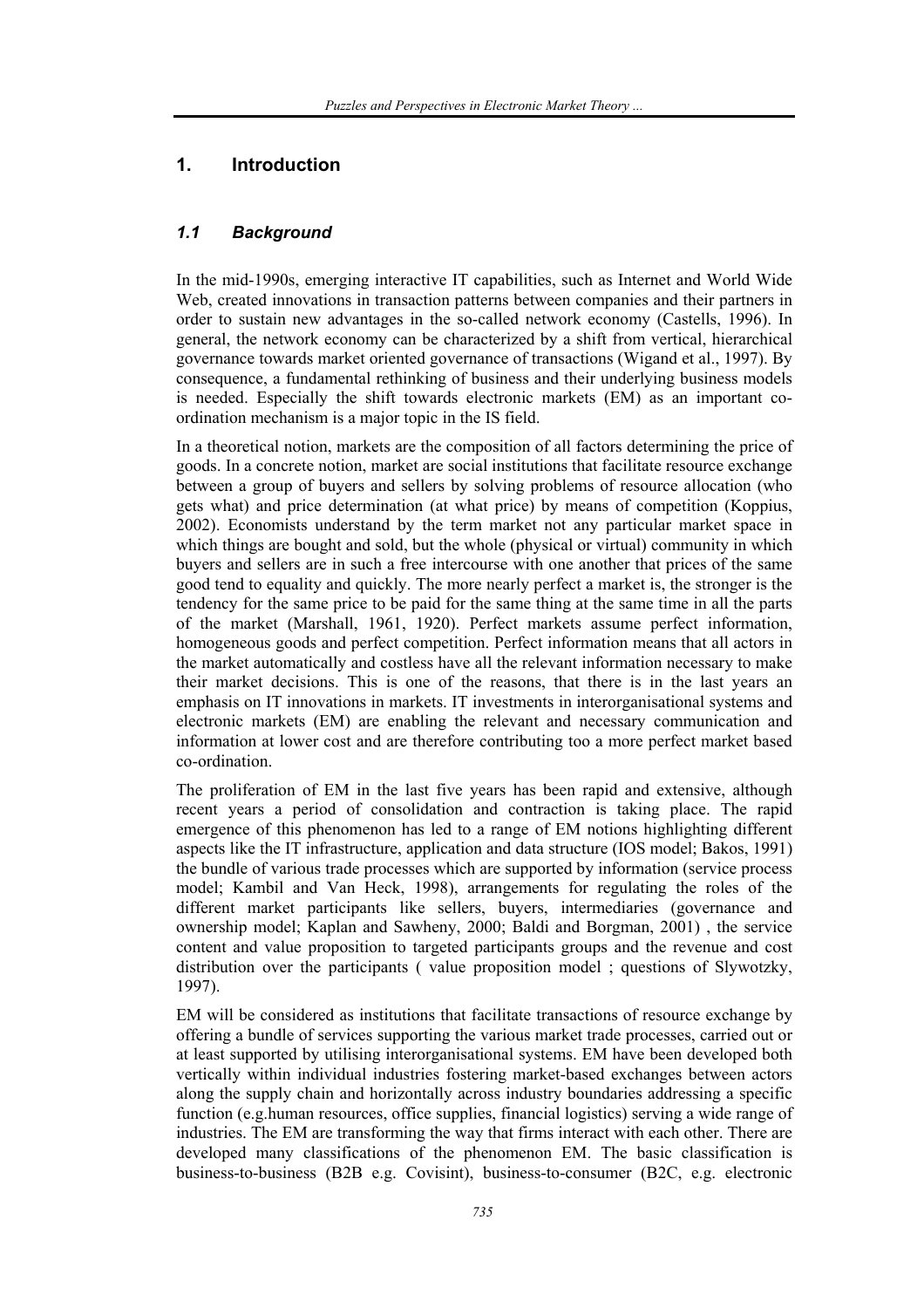grocery), consumer-to-consumer (C2C, e.g. eBay), business-to-government (B2G) and government-to-government (G2G). Our focus is B2B electronic marketplaces.

There can be identified different streams in EM research: (1) the first stream investigates what is the impact of IT on the choice between an electronic hierarchy versus electronic market (Malone, Yates and Benjamin, 1987; Benjamin and Wigand, 1995), (2) the second stream assumes that the choice for market-based coordination has been made and subsequently investigates the difference in outcome and performance between electronic and traditional markets (Bakos, 1997). (3) A third stream is looking at factors that drive and hinder the EM adoption (Kambil and van Heck, 1998) and (4) a stream looking at markets as a community (Steinfield and Klein, 1999). To conclude, Koppius (2002, p 25) states "that the research field of EM is slowly maturing: whereas the first studies were largely conceptual and agenda-setting in nature, now empirical studies are becoming more common…. most studies identify new determinants of market processes, their outcome and success or show that context factors qualify existing relationships. This implies that not only further empirical studies are necessary to identify more such factors but also that theorizing become necessary to link these factors together and further mature the field". Christiaanse and Markus (2002) argue that the existing school of thoughts such as Transaction Cost Approach have major limitations in explaining adoption of EMs and propose a more integrative model synthesizing different schools of thoughts such as transaction cost economics, strategic networks theory, marketing channel theory and political economy.

## *1.2 Aim and Methodology Research*

So, in recent years there has been a growing theoretical pluralism in EM literature, which reflects partly a growing awareness of the complexity of EM and partly a refinement of the interests and preoccupation of theorists. On the one hand, this theoretical pluralism encourages the discovery of novel aspects of EM, but on the other hand there is a danger of excessive theoretic "balkanization" and it becomes easy to lose sight of the ways in which the various school of thoughts are related to each other. The problem is that these school tends to focus only single sides of the investigated phenomenon and are not on "speaking terms" because of their different logic and vocabularies. The danger is that they are exposing or highlighting certain issues and at the same time hiding other (important) issues. Fundamentally, our freedom of changing reality depends on our freedom in perception and understanding of the (EM) reality. It is important for both understanding as well changing the EM reality that the (hidden) assumptions of schools of thoughts are made more explicit. Therefore, the objective of our research is:

*What perspectives (views on EM reality) can be identified in EM theory to support researchers and practitioners in a better understanding of the EM practice?* 

The intended outcome is a classification of different school of thoughts in the EM field and their -often-implicit assumptions. This paper proceeds as follows. Section 1 introduces the subject, aim and structure of the paper. Section 2 presents some puzzles we identified in a case study. These puzzles can be considered as contradictions in explaining the adoption of EM. In section 3 is developed a framework of perspectives in EM theory classifying the major schools of thoughts. It is based on applying theoretical concepts and generalising case study findings. Section 4 is summarising the results of our research.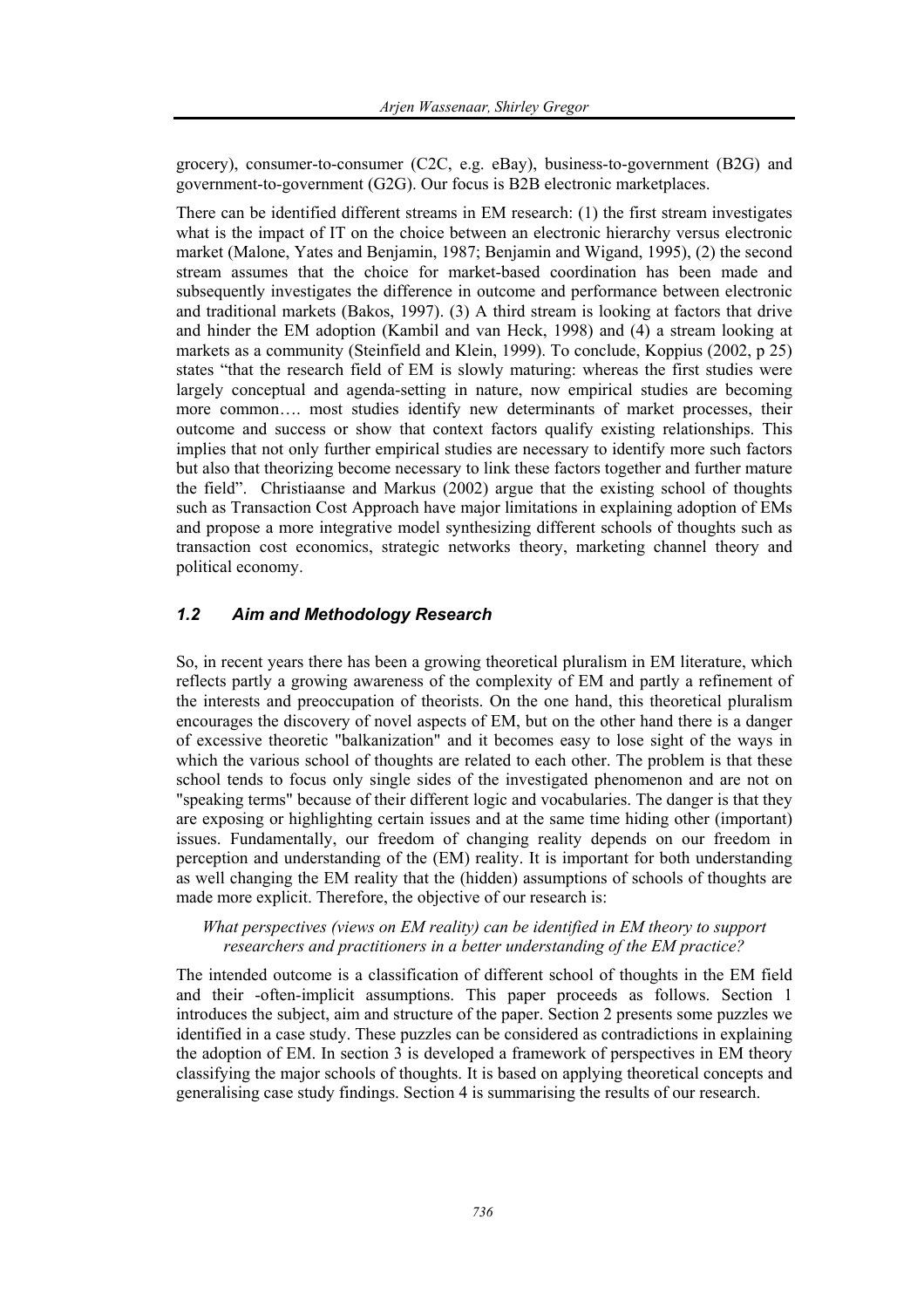# **2. Puzzles in EM Practice of the Australian Beef Industry**

The first and second paragraph of this section is based on general documentation and a detailed case study by a master student in a joint project of the Australian National University in Canberra and the University of Twente in Enschede, The Netherlands. The puzzles in the third paragraph are generalised from the case study findings (AMLC reports; Driedonks, C.F., 2003**;** Australian Bureau for Statistics, 2002).

# *2.1 Introduction Case Study Australian Beef Cattle Market*

The Australian beef industry is a major contributor to incomes in rural Australia; the industry was valuated at A\$ 6.4 billion, more than 19% of the Australian farm production value. Australia has approximately 76,000 cattle producing farms and over 650 accredited beef cattle feedlots. Cattle are slaughtered through some 236 processing plants in Australia with 170 of these plants processing specifically for the domestic market. Australia exported in 2001 69% of the beef production (Australian bureau for statistics, 2002). The case study is motivated by the relatively low rate of use of an EM in the beef cattle market of cattle producers (farmers) selling their cattle to meat processors using different exchanges methods. Several exchange methods exist in this market. The major exchange methods are the traditional saleyard auctions and the over-the-hooks method. The electronic marketplace is an alternative to these traditional methods. Adoption of AuctionsPlus, however, has not been as widespread as originally envisaged, even after a relatively long period of time. This case offers the opportunity to gain insights into the reasons behind the success or otherwise of B2B marketplaces.

AuctionsPlus is a computer-based auction system and claims to combine the advantages of the major traditional exchange methods. The Australian Meat and Livestock Cooperation (AMLC) launched this system under the name of Computer Aided Livestock Marketing (CALM) in 1987. CALM claimed to "provide a system for buying and selling cattle, sheep, lambs and pigs, on the basis of an objective description, while the stock remains on the property or feedlot. Buyers can bid from anywhere in Australia. CALM combines the advantages of auction selling with the efficiency of sale by description" Clarke, R., & Jenkins, M. (1993). In 1995 a major stock-agent company, WestFarmers Landmark, Eldrs and Rogers, took over CALM, centralised the organisation and changed its name to AuctionsPlus. Net results of AuctionsPlus are after 1995 not public, but it is said that AuctionsPlus'net result at the year 2002 lies around zero.

It is remarkable that this marketplace has never really burgeoned in terms of adoption. The number of registrations has increased over the years, but the number of users is still not much higher than in 1988, when the system was just launched. The cattle producers and meat processors, who are potential users, have tended to continue with the major traditional methods for trading cattle - saleyard auctions and over-the-hooks. The saleyard auction is the most common method of exchanging "prime cattle" to the meat processors and "store cattle" to other cattle producers. Often agents are selling livestock on behalf of the producer for a commission. The strength of saleyards are that buyers can inspect their purchased cattle and that sellers are getting a higher price because a high competition between buyers bidding for lots of animals in an auction based system. The over the hook system is based on direct selling from the cattle producer too the meat processors, often based on long-term contracts and social contacts. It is not uncommon that the agent is involved in this system as an intermediary. The strengths of this system are that cattle producers can anticipate on special needs of the meat processors and they get paid for exactly what they deliver. Meat producers can buy cattle, which are fulfilling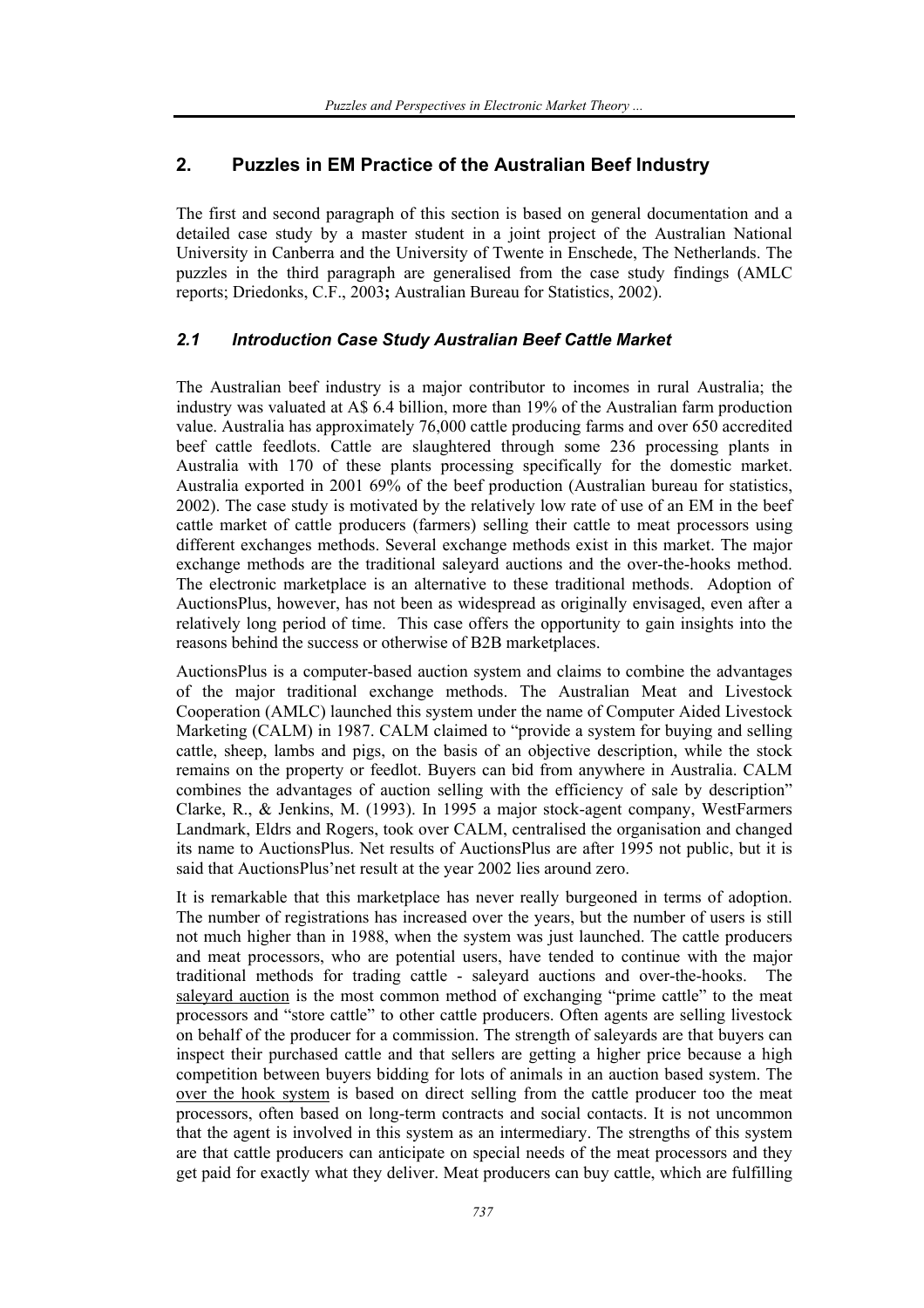their specific needs. The weakness is that there is no visible competition between meat processors.

# *2.2 Case Study Objective, Research Model, and Data Collection Method*

The central objective of the case study, regarding the adoption of AuctionsPlus, a B2B electronic market in the Australian beef cattle market, is:

*What are the economic and social factors that affect the rate of adoption (on an individual and stakeholders level) of the B2B electronic market AuctionsPlus as one of the exchange methods in the Australian beef cattle market?*

The phenomenon is studied through the following theoretical lenses: Rogers's diffusion theory and Kambil and van Heck's process-stakeholders framework. The choice for these schools of thoughts represents a trade-off between the dual research goals to get insight in the rate of adoption on economic and social level. According to Rogers (1995) adopters can be characterized after their innovativeness determined by their individual information processing styles and by the use of communication channels. The adopters are acting independently of each other however they are "contaminated" by an increasing unlimited information flow. Rogers states that the rate of adoption of a innovation is influenced by: (1) perceived attributes of innovations (relative advantage, compatibility, complexity, trialability and observability; (2) type of adoption decision (individual, collective, autocratic or conditional decision making); (3) communication channels characteristics (high versus slow speed); (4) social system characteristics (norms, interconnections) and (5) extent of change agent's and especially opinion leaders promotion efforts.

Kambil and van Heck (1998) states in their economic oriented process-stakeholder framework that the adoption of IT innovations in electronic markets will not succeed if any key stakeholder in market organisations is worse off after the IT innovation. In order to measure the impact of IT based innovations on the purposes and interests of involved stakeholders, Kambil and van Heck (1998) developed a general model of exchange processes, distinguishing:

- Five basic trade processes required in all transactions of goods and services (search, valuation, logistics, payments and settlements and authentification) and
- Four trade context processes facilitating the basic trade processing and reducing costs or frictions in these processes by product representation, legitimation, influence, and dispute resolution.
- A core communication and computing process affect the basic trade- and trade context processes.

Different methods are used to collect the data. On stakeholder level, the unit of analysis is exchange methods and their outcomes for the key stakeholders groups (cattle producers and meat processors). On the individual level, the unit of analysis is individual potential users and their perception of AuctionsPlus. Data were collection by direct observations, interviews and analysis of documents. In total 23 people were interviewed: 10 cattle producers, two major meat processors, one stock  $\&$  station agent's representative, one sale yard representative, two former AuctionPlus employees as experts and one government representative.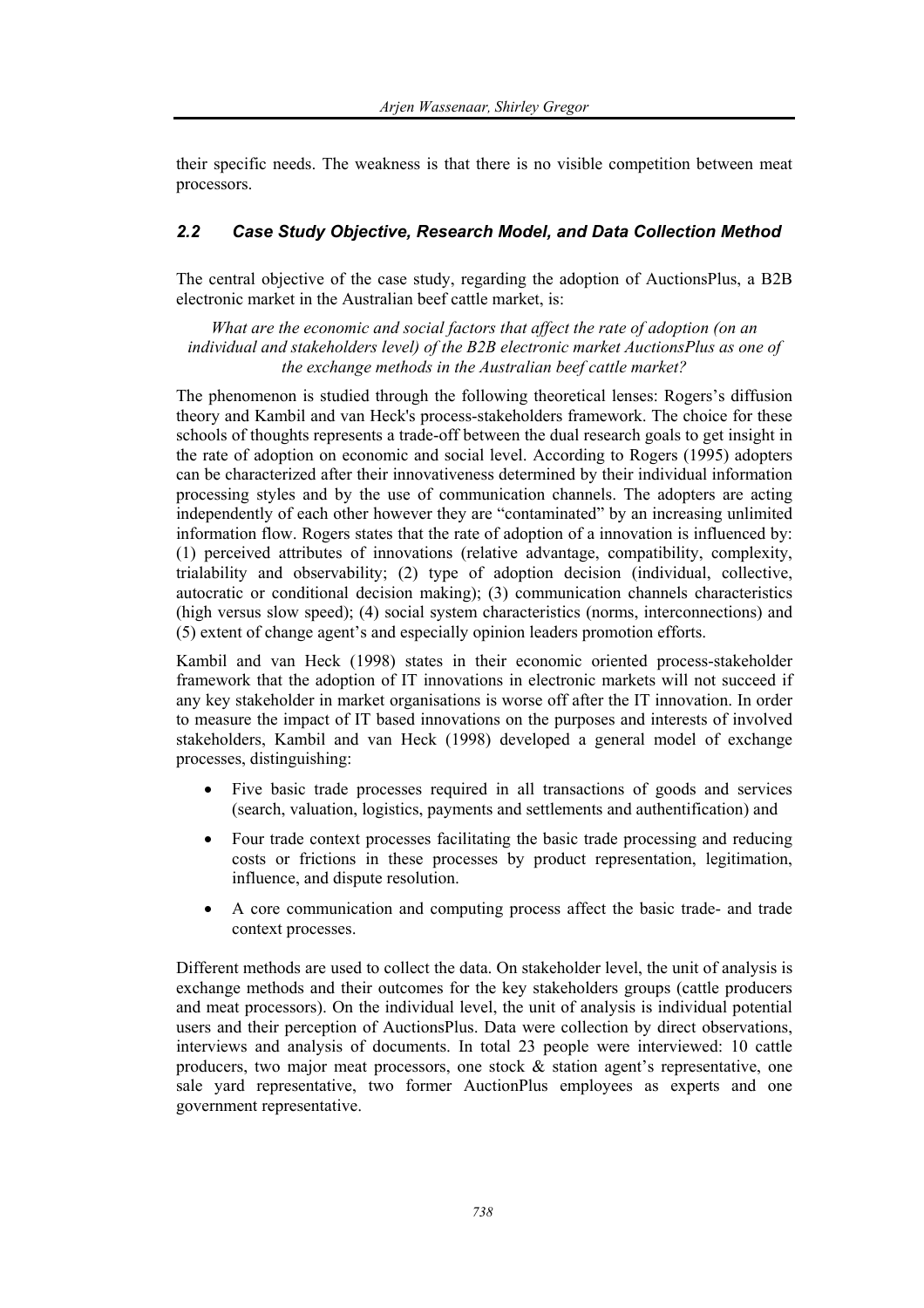# *2.3 Conclusions: Puzzles in EM Practice*

The striking findings of the above mentioned case study are summarised in puzzles, contradicting explanations of the EM adoption in the beef cattle market, indicating the differences in underlying views on what EM are and how adoption of EM happens in practice.

1.The core of an EM is an economical rational system and social community.

The case study shows that EM has a social community character what explains that the "slow" rate of adoption of AuctionsPlus was determined strongly by social factors such as trust and long term relations between cattle producers, meat processors and agents. Based on the process stakeholder framework there were net benefits for all the stakeholders in comparison with the traditional exchange methods, but these economic benefits were not decisive in the adoption.

# 2.EM adoption decisions by stakeholders and individual actors community

Strongly related with the first observation can be concluded that the adoption of the EM innovation of AuctionsPlus was more dominated by the social oriented individual choices of the involved community actors such as buyers, sellers then by the economic oriented strategic choices of involved key stakeholders. In spite of the fact that none of the involved stakeholders were worse off using AuctionsPlus, most individual potential users decided not to adopt. This "slow" adoption is explained by the nature of the social system and especially the traditional norms of the cattle producer, which was influencing their perception of the benefits of AuctionsPlus. In this respect, a difference has to be made between the autocratic adoption decision by key stakeholders, deciding on behalf of the group of buyers and sellers and the diffusion of the innovation by individual choices.

# 3.EM development by blueprinted engineering and path dependent evolution

The case study shows that EM development can be considered both as engineering of a neutral technical system to achieve predefined goals as well a path dependent, evolution as a manifestation of competition between existing vested interest and power structures in the beef cattle market. In 1987 AuctionsPlus was originally launched as a governmental agency with a predefined purpose. This strategic intent was not realised (they were suffering losses during the whole period) and AuctionPlus was bought in 1996 for a symbolic amount of money by an agent in the livestock industry, a powerful stakeholder with a vested interest in the beef cattle market.

## 4.EM advantages by lower transaction cost and integrating benefits.

Another observation of the case study was that the exchange methods in the beef cattle market are different in their "competing advantages'. The over the hook method is more oriented on long term co-operation between cattle producers and meat processors and therefore focussing on integrating benefits in the supply chain. On the contrary, AuctionsPlus is focussing on lowering transaction and communication costs. In this respect has been noted that the exchange methods differs too in their offered range of services in supporting the basic trade and trade context processes. The traditional exchanges methods are strongly based on a full service concept while AuctionsPlus has a more narrow service concept.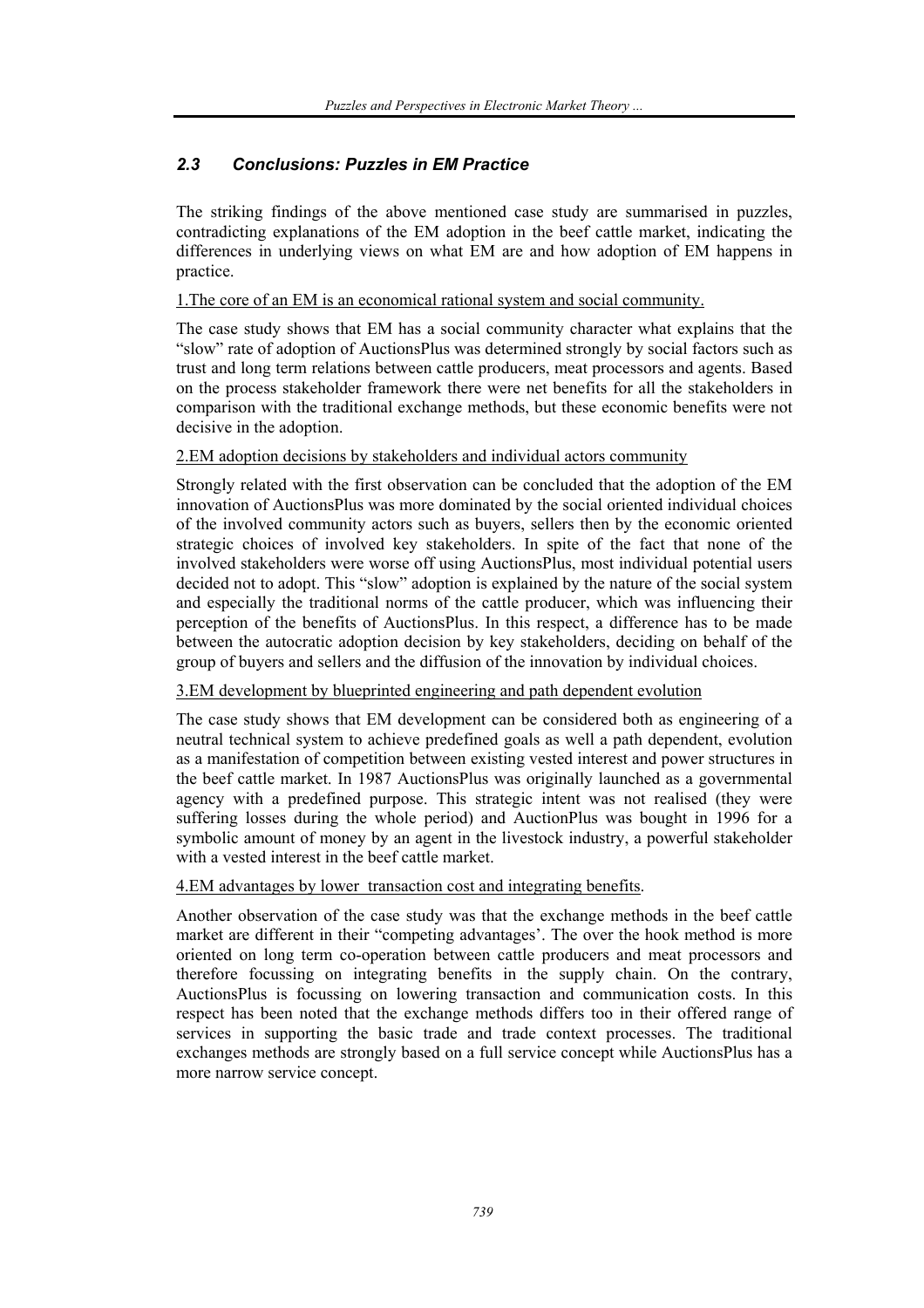# 5.EM life determined by external competition and internal adaptation.

The case study shows a kind of competition between three exchange methods in the beef cattle market fighting for market share and critical mass. The "slow" adoption of AuctionsPlus can explained by the fact that it was not capable to realise a enough "market share" and was therefore lacking resources to compete successfully as an independent intermediary in the beef cattle market. For this reason AuctionsPlus was taken over by a "competitor" in the beef cattle market, playing a key role in the traditional exchange methods sale yards auctions and over the hook. The adoption of EM could be explained on the short run by internal management action and on the long run by natural selection and competition between the variety in the population of exchange methods.

## 6. EM advantages by independent individual and interdependent network value.

The case study shows that AuctionPlus failed in getting critical mass and enough "market share" and therefore it could not generate enough interdependent network or community value. On the contrary, the traditional exchange methods tried to defend their "market share" in order to protect their existing physical and social capital investment in these methods. To summarise, the EM advantages are determined by the independent value strongly related to the individual users and interdependent value strongly related to the number of users.

# **3. General Perspectives in EM Theory**

# *3.1 EM Framework: Four Views on Electronic Markets*

The framework – outlined in figure 3- is classifying the major schools of thoughts in EM theory into four basic views based on the concept of Astley and Van de Ven (1983). This framework is based on two analytical dimensions: (1) the micro versus meso level of analysis and nature of change and (2) the relative emphasis placed on the deterministic versus voluntaristic assumption about human nature. They (1983, p. 247) argue that there is a classical duality between social determinism and free will; the views that human beings and their institutions are either determined by exogenous forces or are autonomously chosen and created by human beings. Seen from a voluntaristic, social orientation, individuals and their created institutions are autonomous, self-directing actors: individuals and stakeholders are considered as the basic unit of analysis and source of change in a life of an EM. The deterministic orientation focusses more on structural properties of the context within the individuals are acting and the individual behavior is considered as determined by and reacting to structural constraints. The discussion between the voluntaristic versus deterministic approaches is intertwined with the level of analysis that has been used. We can consider an EM -on a micro level- as a single organisational institute or –on a meso level- as a varied population of competing institutions. The assumption is that the populations exhibit distinctive properties and dynamics of their own and are not discernible in single organisations. These two views differ especially in their discontinuous, planned versus incremental, continuous change mode.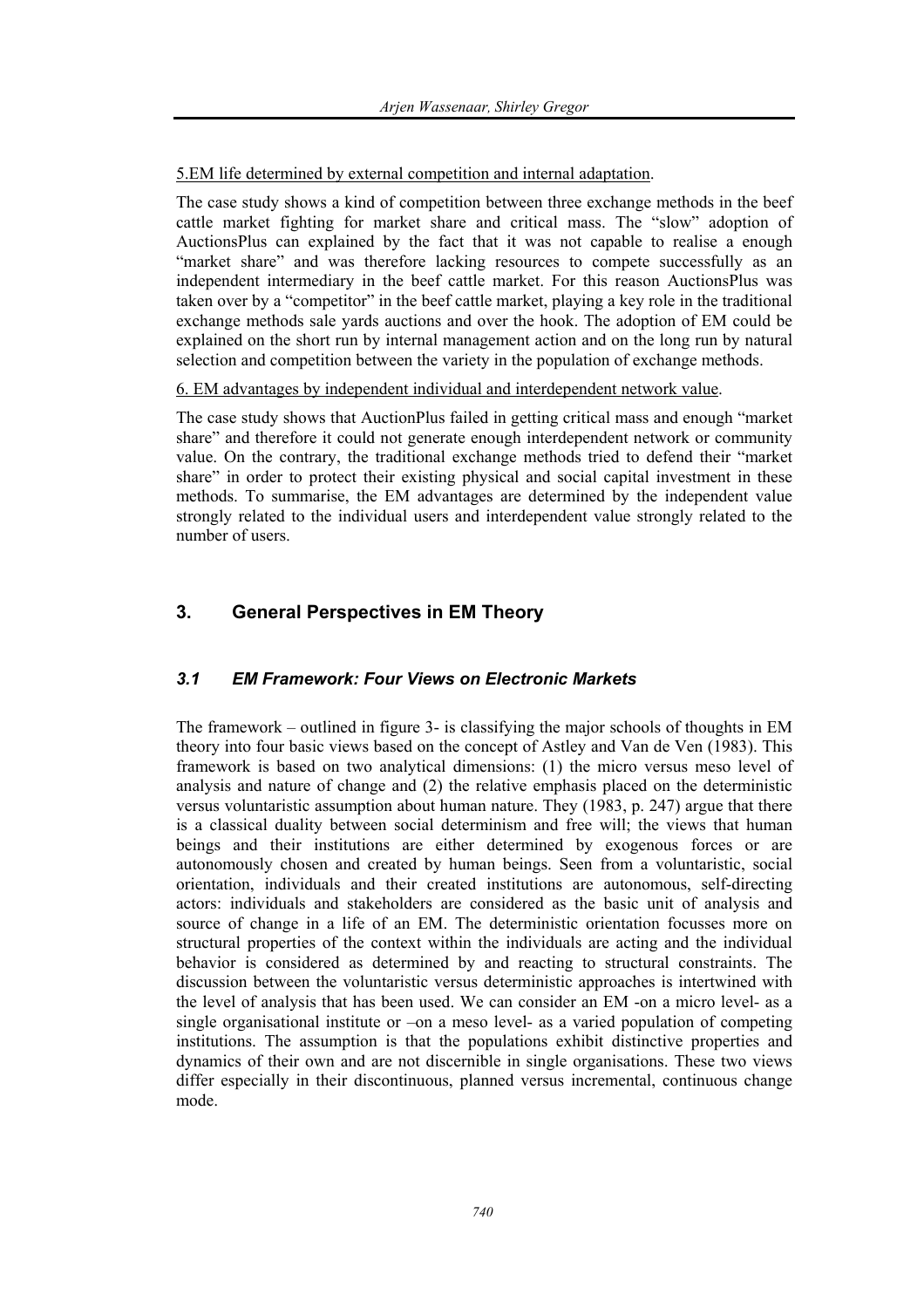| <b>Orientation</b>                                                   | Deterministic, Technical-<br><b>Economical Orientation</b>                                                                                                                                                                                                                                                                                                           | <b>Voluntaristic Social-Cultural</b><br><b>Orientation</b>                                                                                                                                                                                                                                                                                                                                                                         |
|----------------------------------------------------------------------|----------------------------------------------------------------------------------------------------------------------------------------------------------------------------------------------------------------------------------------------------------------------------------------------------------------------------------------------------------------------|------------------------------------------------------------------------------------------------------------------------------------------------------------------------------------------------------------------------------------------------------------------------------------------------------------------------------------------------------------------------------------------------------------------------------------|
| <b>Change Mode</b>                                                   | <b>Natural Selection View</b>                                                                                                                                                                                                                                                                                                                                        | <b>Network Action View</b>                                                                                                                                                                                                                                                                                                                                                                                                         |
| Dynamic Conti-nuous<br>Emer-gent Change,<br>Meso Level               | <b>EM Concept</b><br>Markets are path dependent<br>institutions competing in<br>facilitating exchange between<br>groups of buyers and sellers<br><b>School of Thoughts</b><br>Institutional economics<br>Dynamic markets<br><b>Change Mode</b><br>incremental, evolutionary,<br>selection<br><b>Innovation Driver</b>                                                | <b>EM Concept</b><br>Markets are communities<br>facilitating exchange between<br>groups of buyers and sellers<br>organized and socialized by<br>mutual trust and adjustments<br><b>School of Thoughts</b><br>Network cluster concept<br>Virtual organizations<br>Social capital, community<br>concept<br><b>Change Mode</b><br>Incremental, trust, mutual<br>Competitive advantages                                                |
|                                                                      | between a variety of exchange<br>methods                                                                                                                                                                                                                                                                                                                             | adjustment<br><b>Innovation Driver</b><br>Cooperative and innovative<br>advantages of networks                                                                                                                                                                                                                                                                                                                                     |
|                                                                      | <b>Coordination System View</b>                                                                                                                                                                                                                                                                                                                                      | <b>Strategic Choice View</b>                                                                                                                                                                                                                                                                                                                                                                                                       |
| Compa-rative Static<br>Disconti-nuous Planned<br>Change, Micro Level | <b>EM Concept</b><br>Markets are transaction<br>coordination mechanisms<br>facilitating<br>Institutional<br>exchange<br><b>System</b><br>between buyers<br>and sellers<br><b>School of Thoughts</b><br><b>Transaction Cost approach</b><br><b>Change Mode</b><br>IT facility planning led<br><b>Innovation Driver</b><br>Lower<br>transaction/communication<br>costs | <b>EM Concept</b><br>Markets are institutions<br>facilitating exchange<br>between buyers and sellers<br>by supporting processes<br>organized by stakeholders<br>with conflicting purposes<br>and interests<br><b>School of Thoughts</b><br>Stakeholder framework<br>Resource dependency concept<br><b>Change Mode</b><br>blueprinted strategic planning<br>led<br><b>Innovation Driver</b><br>Integrating benefits supply<br>chain |

*Figure 1: Central Perspectives in EM Theory*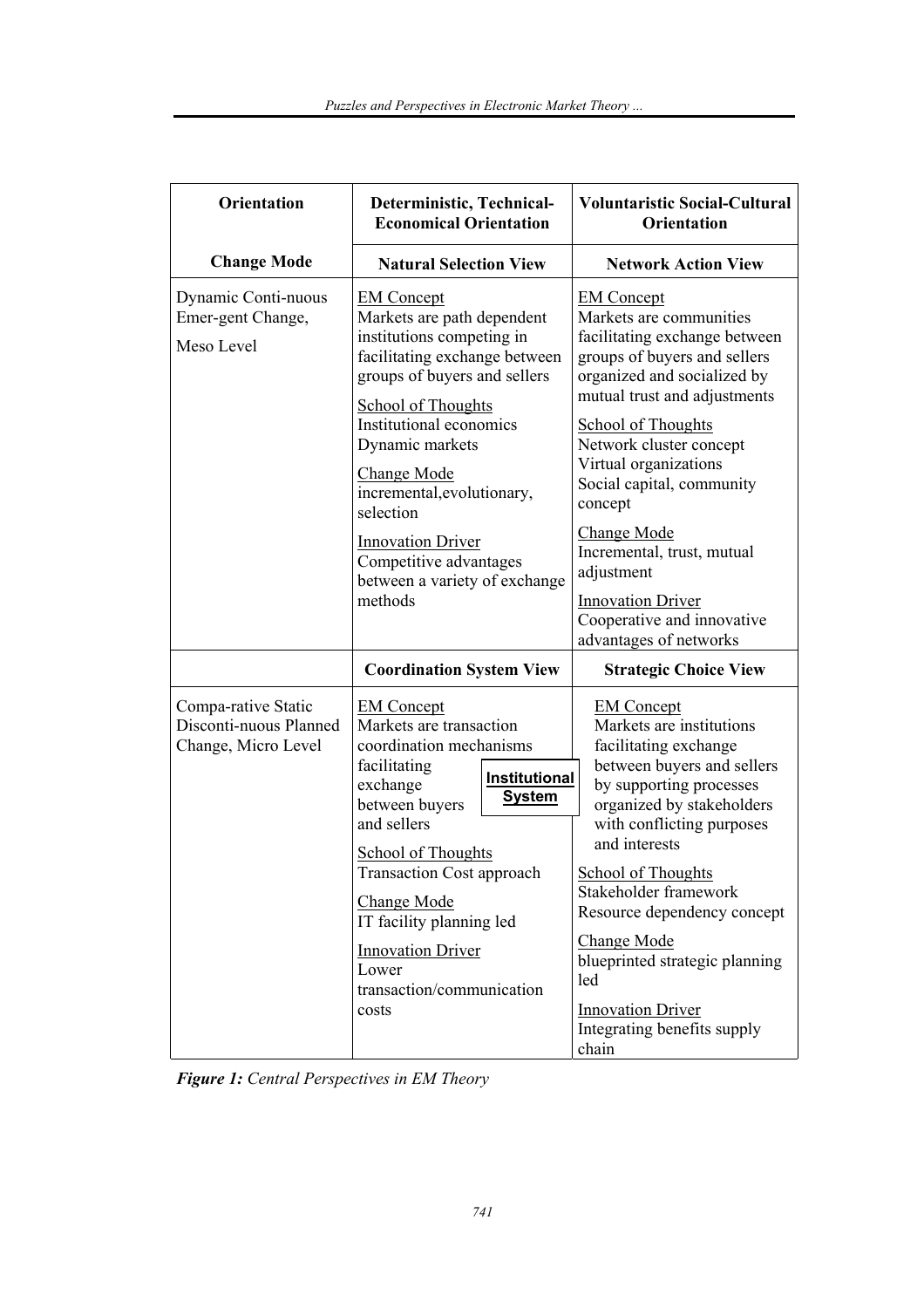# *3.2 Identification and Description of the Four Views and Their Schools of Thoughts*

1.The coordination system view on micro level is dominated by a deterministic orientation of human self-interest and opportunism in the context of a faceless market. Humans are atomic elements and their behaviour is role based regulated by an invisible hand. The dominant school of thought is the micro economic oriented Transaction Cost Approach (Williamson, 1975) This school argues that the interactive IT capabilities reduce the cost of market co-ordination relative to internal co-ordination cost. The transaction costs are believed a function of (1) asset specificity, (2) transaction frequency, and (3) the uncertainty surrounding the transaction. According the co-ordination system view change takes the form of discontinuous adaptation, it occurs as the result of exogenous shift in the technical environment, the "reactive" manager has to perceive, process and respond to the changing environment and adapt by rearranging co-ordination systems.

2.The strategic choice view on micro level is dominated by a voluntaristic orientation on human behaviour in the context of a power constellation. According to this view, choice is available in the design of EM, which may be in line with interest of involved stakeholders. The dominant school of thought in this view is the process stakeholders framework (Kambil and van Heck,1998). and the resource dependency approach (Pfeffer and Salancik, 1978). They state that organisations align their own interests with the interest of the stakeholders. Especially the resource dependency school of thought suggest that the pooling of resources owned by different stakeholders can be a reason to form an alliance for an EM (Baldi and Borgman , 2001). This view is dominated by the "proactive" manager notion, aligning the internal competences and the external changing conditions.

3.The natural selection view on meso level is dominated by the deterministic orientation of human behaviour in the context of competition and natural selection. This view emphasises, rather deterministically, that there are definite limits to the degree to which autonomous strategic choices is available. At the same time organisations are seen as limited in their competitive battle for survival through a direct confrontation with natural or exogenous environment. The ecological school of thought, suggested by Zmud (in a not documented key note speech in the 4<sup>th</sup> ICEC conference in Hong Kong) is not focussing any more on single EM institutions but on the structural characteristics of the total population of exchange methods. Based on a parallel with the industrial economist's notion of industrial structure we could put forward that EM institutions has to compete and survive in relative stable " market structures". Institutional economists such as such as Williamson (1975) and North (1990) and dynamic market theorist such as De Jong (1981) contend that industrial and market structures evolve in determinate ways. This view is dominated by the inactive manager with the market as an invisible hand and a "creative destruction" change mode.

4.The network action view on the meso level of EM is dominated by the more voluntaristic orientation of human behaviour on a meso level. The key notion in this view is there is a community of interacting individual members emphasising trust-based relations and social capital. This view is dominating in the network theory of Hakansson (1987), the concept of social capital and the third rationality of Kumar et al. (1998). Based on these concepts, markets are network or community of interdependent, yet semiautonomous actors that interact to construct or modify their collective environment, working rules, rules for knowledge exchange and options. This view can be characterised by an interactive manager model spanning the bounderies in the network.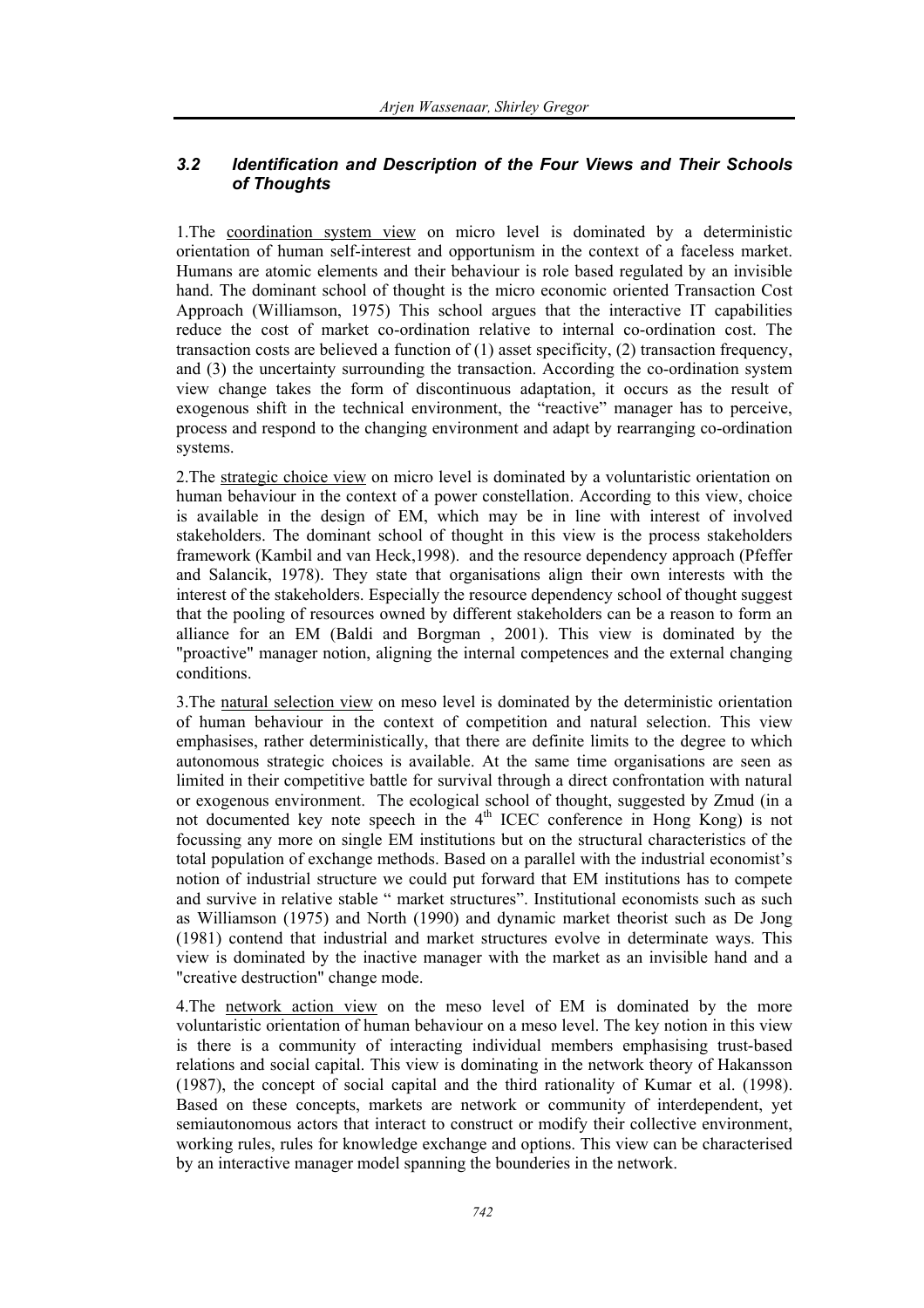Finally, all EM forms are affected by the overall institutional system, defined as the institutional arrangements as the rules of the game in a society or norms formally articulated the humanly devised constraints that shape human economic interaction and provide structure for everyday life. These can be formal constraints such as legal regulation or informal constraints such as culture.

# **4. Conclusions**

The identified case study puzzles will be discussed against the background of the developed framework with four different views on EM.

## 1.EM as an economical rational system and social constructed community.

This puzzle can be explained by the duality between the deterministic, technical orientation versus the voluntaristic, social-cultural orientation underlying different school of thoughts in EM theory. It reflects the debate between the technical-economical oriented model of human and organisational behaviour, universally determined by opportunism and faceless markets versus a social-cultural oriented model of human and organisational behaviour based on individual choices, trust, altruism, and co-operation. In this respect, Kumar et al. (1998) distinguish the first economically oriented rationality exposed in the Transaction Cost Approach versus the social, trust based third rationality exposed in community concept of Steinfield et al. (1999) They argue that B2B research is dominated by the (global) efficiency related service concept and is lacking the attention for (local) social relationship building (social capital) as an important issue in the formation of stable business trading relationships.

## 2.EM adoption by stakeholder choices and trust based individual choice.

This puzzle can be explained by the duality between the micro economic orientation versus the meso economic orientation underlying the different school of thoughts in EM theory. This difference is reflected in the debate between two adoption decision types: individual choices versus autocratic, stake holder's adoption choices (Rogers, 1995). The process-stakeholder school of thought (Kambil and van Heck, 1998) suggests that stakeholders have the representative power to decide on behalf of the market community. On the contrary, Kuldeep et al. (1998) pointed out, based on the Merchant of Prato case, that -often economical- autocratic adoption decisions are not decisive but has to be confirmed by -often social-cultural- individual choices of the members in the community. Sometimes the trust based interactions in the network community are influencing the economic benefits strongly and are decisive for adoption or rejection of an innovation. We have to make a distinction between an autocratic decision to adopt an innovation and the diffusion and acceptance of this innovation by individuals choices.

#### 3.EM development by blueprinted engineering and path dependent evolution

This puzzle, regarding discontinuous, planned change versus continuous, evolutionary change can be explained by the duality between micro economic, single organisation view versus a meso economical network view underlying the different schools of thought in EM theory. The difference is reflected in the debate between rational plan driven system engineering to achieve predefined goals versus market improvising driven, evolutionary change. **(**Ciborra, 1996) His concept of market improvisation, defined as situated performance where thinking and action seem to occur simultaneously and on the spur of the moment, is rooted is a bottom up, meso-oriented and deterministic view. In these views, EM development is a path dependent, evolutionary process what is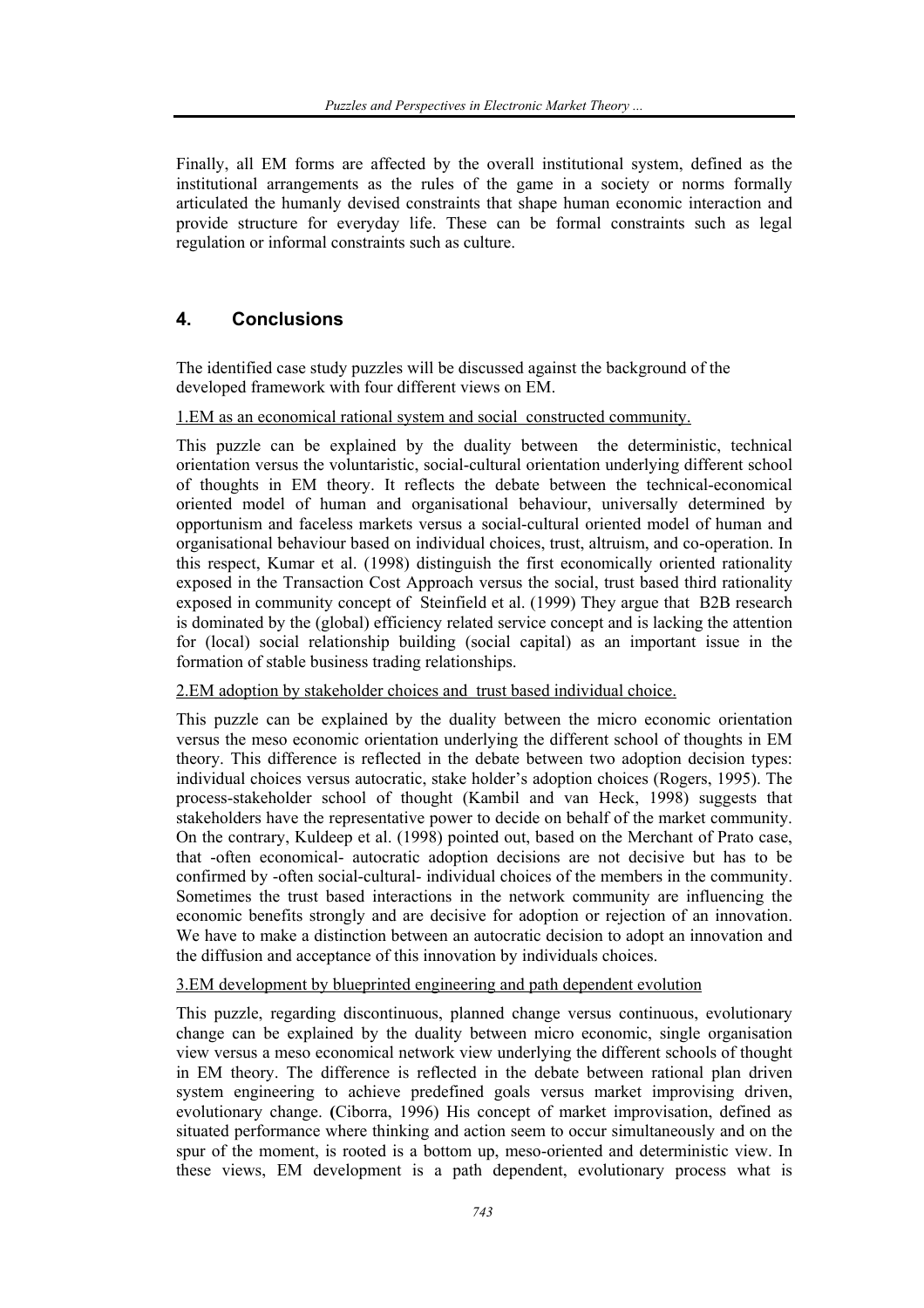elaborated by e.g. Raisch (2001). On the contrary rational, plan driven change is more rooted in the stakeholders strategic choice view on micro organisational level and is based on the assumption that management has the capability of formulating and implementing predefined goals and blueprints for the future.

# 4.EM advantages by lower transaction cost and integrating benefits.

This puzzle can be explained by the duality between the micro economical transaction orientation versus the meso economical network orientation underlying the different schools of thought. The transaction cost economics, based micro economical oriented coordination systems view, is focussing on the existing the transaction cost and assumes that the production cost of the buyers and the sellers will stay constant. Network and community based school of thoughts are focussing more on collaboration in the supply chain resulting in integration and lower production costs resulting in co-operative benefits for the network partners (Christiaanse and Kumar, 2000)

# 5.EM life determined by external competition and internal adaptation.

This puzzle is strongly related to puzzle 3 and can be explained by the duality between the micro versus meso level orientation and between the deterministic and voluntaristic orientation. The process stakeholder framework, based on a strategic choice view assumes enough management "capacity" to face external (technical) forces. However the power of stakeholders can be limited by the "competitive market structure" like the beef market case shows. Even a governmental agency cannot deny these constraining structures. In addition the internal adaptation of an EM is constrained in the long run by external competition.

## 6. EM advantages by independent individual and interdependent network value.

This puzzle is rooted by the duality between the micro economic versus meso economic orientation of the different school of thoughts. The transaction cost economics, rooted in the co-ordination system view assumes implicitly only individual cost savings for the involved sellers and buyers. On the contrary, the network and virtual organisations concepts, rooted in the network action view recognise explicitly interdependent values rooted in network externalities (Katz and Shapiro, 1986)**.** They occur if the benefits to adopt some type of innovation increase with the number of adopters, thus inducing increasing returns to adoption. In this respect, we have to distinguish supply chain integration based value rooted in a better co-ordination of the process of the seller and buyer and seller network interaction based value rooted in exchanging knowledge. At least we should address EM itself as an important third party influencing the distribution of benefits between the involved actors depending on appropriability regime and their ownership of complementary assets. (Teece, 1986).

Finally, we did not discuss the institutional system in detail, but it could be an important factor in adopting EM. The formal regulation and non business partners such as standard bodies, trade associations and government are influencing in a indirect way the net economic benefits and their distribution over the involved business partners. The informal cultural norms in the social system of the involved community are influencing the perception of the benefits as is illustration by the Australian beef market case. To conclude in general, the framework is helpful for theorists and practitioners in understanding EM practice by identifying and making explicit the underlying assumptions in the different schools of thoughts. It supports to relate the different schools of thoughts to each other and can be a theoretical foundation for a more integrated model of an EM.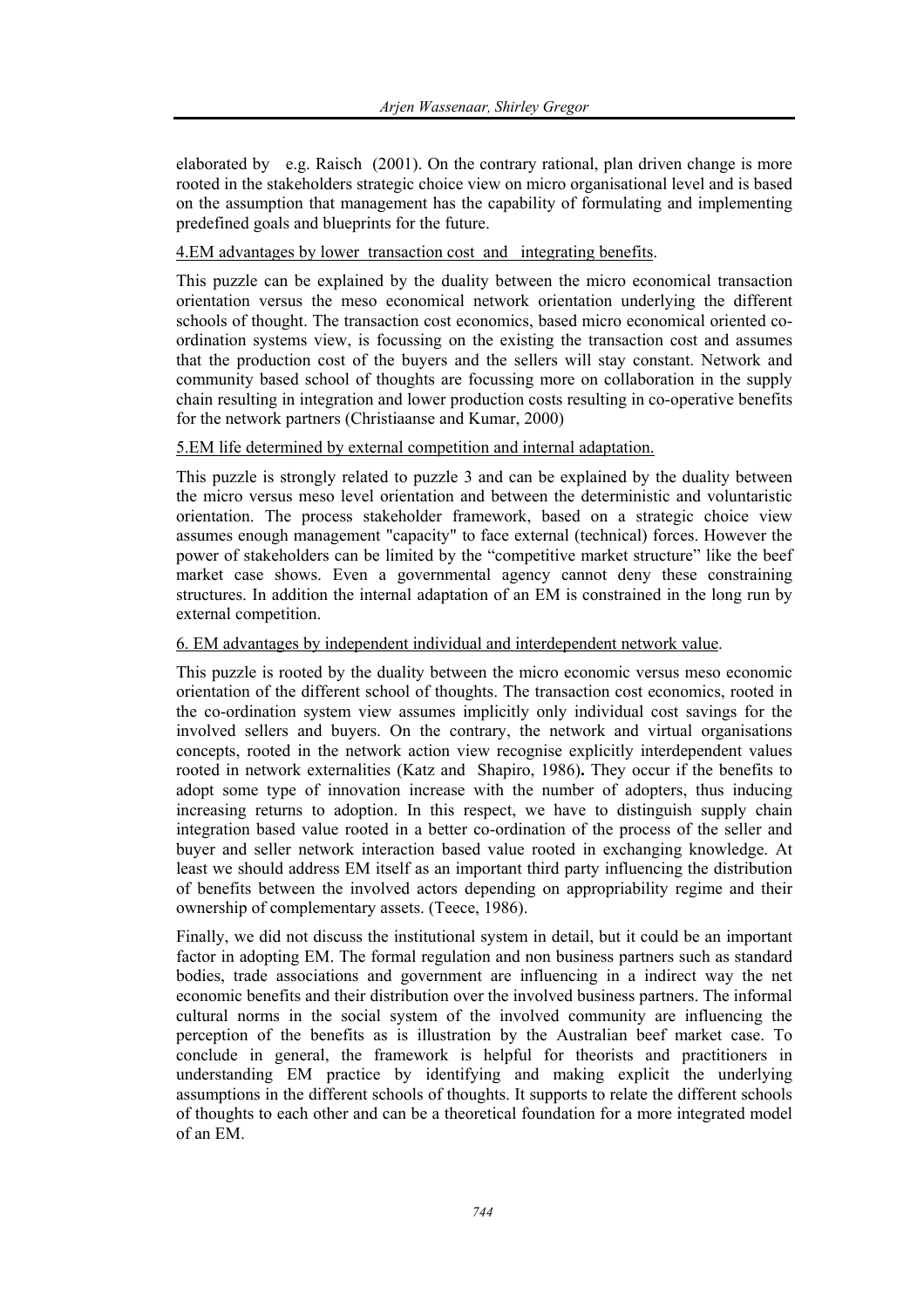# **References**

- AMLC Annual Reports. (1987/1988). Sydney: Australian Meat and Livestock Association.
- AMLC Annual Reports. (1987/1988-1994/1995). Sydney: Australian Meat and Livestock Association.
- Astley, W.G. and A.H. Van de Ven, Central Perspectives and Debates in Organization Theory, Administrative Science Quarterly, 28, 6 1983: 245-273

Australian Bureau of Statistics. (2002). from http://www.abs.gov.au

- Bakos, J. Y. (1997). Reducing buyer search costs: Implications for electronic marketplaces. *Management Science, 43*(12), 1676-1692.
- Bakos, J. Y. (1991). A Strategic Analysis of Electronic Marketplaces. MIS Quarterly, 15, 295-310.
- Baldi , S. and H.P. Borgman (2001).Consortium-based B2B e-Marketplaces- A Case Study in the automotive Industry, 14th Bled Electronic Commerce Conference, Bled, Slovenia, June 25-26, 2001 pp. 629-645.
- Benjamin, R. and Wigand, R. (1995). Electronic Markets and virtual Value Chains on the Information Super Highway, Sloan Management Review, 36, 62 72.
- Castells, M. (1996). The rise of the network society, Malden, MA: Blackwell
- E. Christiaanse and K. Kumar,(2000). ICT Enabled Co-ordination of Dynamic Supply Webs, International Journal of Physical Distribution and Logistics Management, 30, 3/4, (2000), 3-23.
- Christiaanse, E., & Markus, L. (2002). Business-to-Business Electronic Marketplaces and the Structure of Channel Relationships. Proceedings International Conference on Information Systems, Barcelona.
- Ciborra, C.U. (1996).Improvisation and Information Technology in Organisations, Proceedings International Conference on Information Systems, Atlanta, pp 369- 379.
- Clarke, R., & Jenkins, M. (1993). The Strategic Intent of On-line Trading Systems. Journal of Strategic Information Systems, 2(1).
- Driedonks, C.F. (2003). Explaining B2B marketplace's rate of adoption: high tech or high touch, master thesis University of Twente, The Netherlands,
- Hakansson, H. (Ed) (1987). Industrial technological Development: A network approach, Cromm Helm, London.
- Jong, H.W. de (1981). Dynamische Markttheorie, Stenfert Kroese, Leiden.
- Kambil, A., & van Heck, E. (1998). Reengineering the Dutch Flower Auctions: A Framework for Analyzing Exchange Organizations. Information Systems Research, 9(1), 1-19.
- Kaplan, S., & Sawhney, M. (2000). B2B E-commerce Hubs: Towards a Taxonomy of Business Models. University of Chicago, Chicago.
- Katz, M.L. and Shapiro C.(1986). Technology Adoption in the presence of Network Externalities, Journal of Political economy, 94 4 822-841.